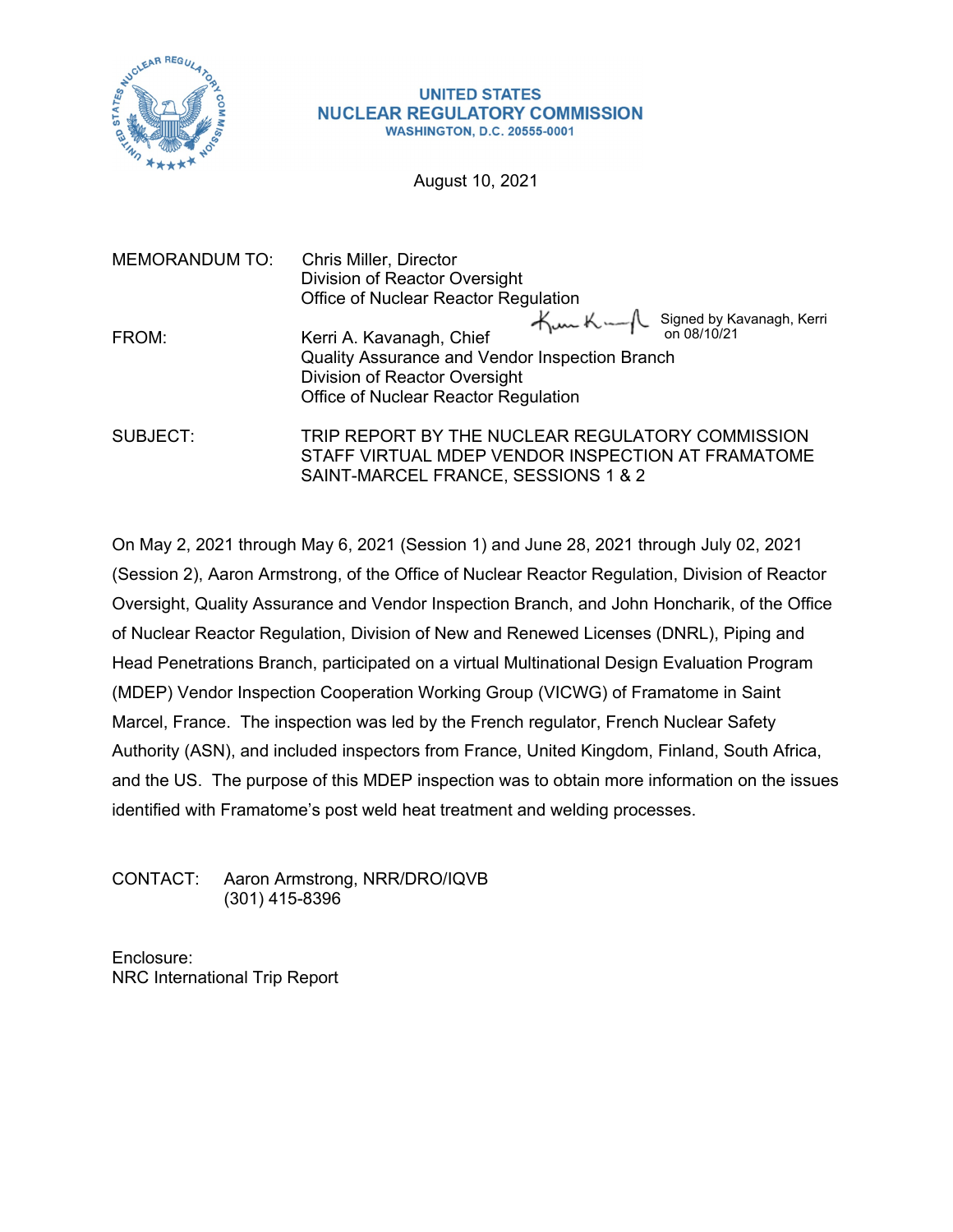SUBJECT: TRIP REPORT BY THE NUCLEAR REGULATORY COMMISSION STAFF VIRTUAL MDEP VENDOR INSPECTION AT FRAMATOME SAINT-MARCEL FRANCE, SESSIONS 1 & 2 Dated: August 10**,** 2021

**DISTRIBUTION ASakadales CMiller** JNakoski KMorgan-Butler **JHoncharik** ConE\_Resource NRR\_DRO\_IQVB Distribution

#### **ADAMS Accession No**.: ML21222A051 NRR-106

| <b>OFFICE NRR/DRO/IQVB</b> | NRR/DRO/IQVB |
|----------------------------|--------------|
| <b>NAME</b> AArmstrong     | KKavanagh    |
| <b>DATE</b> 8/5/2021       | 8/10/2021    |

**OFFICIAL RECORD COPY**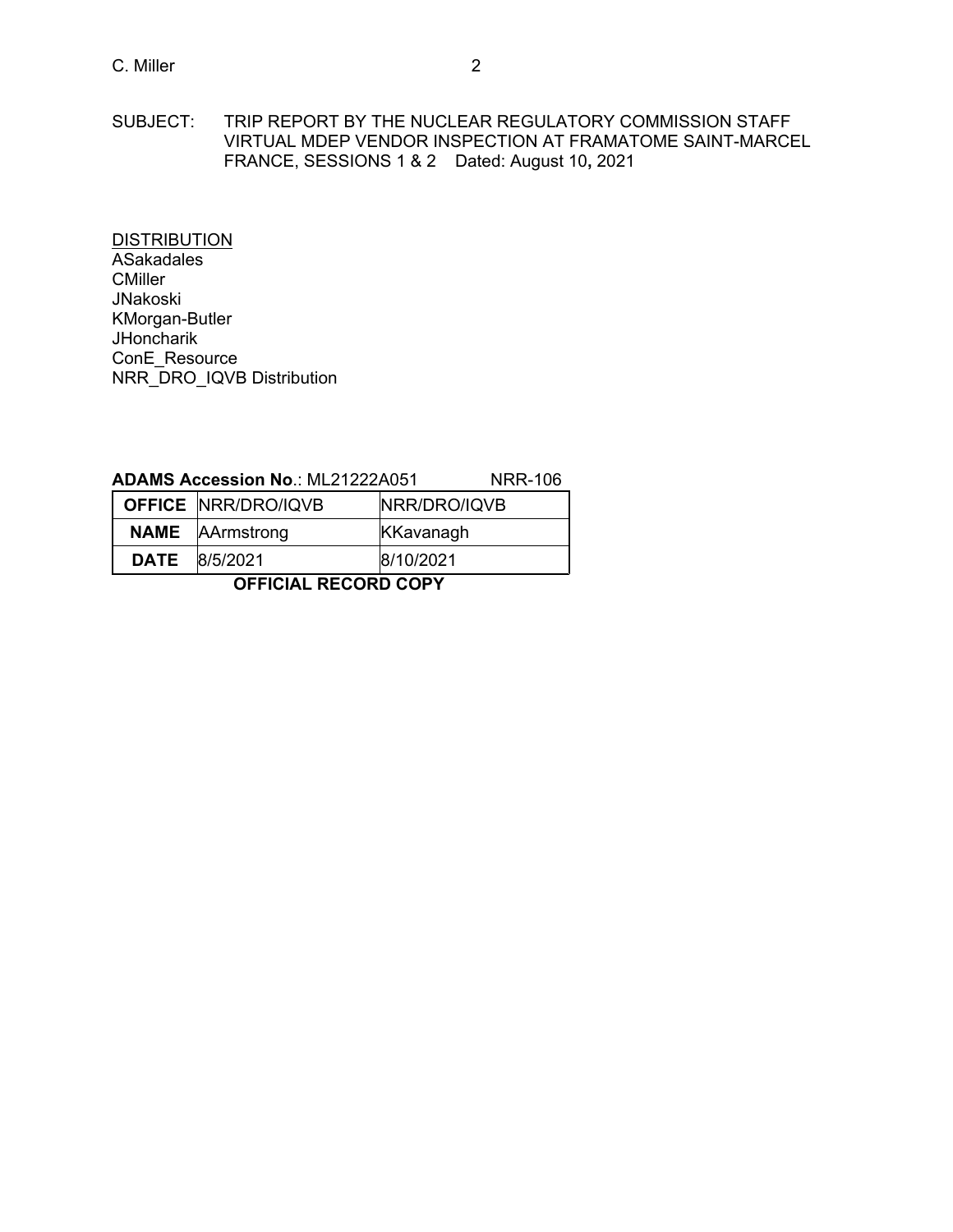# **NRC INTERNATIONAL TRIP REPORT**

## **Traveler, Office, Division:**

Aaron Armstrong, Reactor Operations Engineer, Office of Nuclear Reactor Regulation (NRR), Division of Reactor Oversite (DRO), Quality Assurance and Vendor Inspection Branch (IQVB)

Honcharik, John, Senior Materials Engineer, Piping and Head Penetrations Branch (NPHP) Division of New and Renewed Licenses (DNRL), Office of Nuclear Reactor Regulation (NRR)

### **Subject:**

TRIP REPORT BY THE NUCLEAR REGULATORY COMMISSION STAFF VIRTUAL MDEP VENDOR INSPECTION AT FRAMATOME SAINT-MARCEL FRANCE, SESSIONS 1 & 2

#### **Date of Travel and Countries/Organizations Visited:**

Virtual Session 1: May 02, 2021 through May 06, 2021 at Saint Marcel, France - Framatome

Virtual Session 2: June 28, 2021 through July 02, 2021 at Saint Marcel, France - Framatome

#### **Background/Purpose**

From May 02, 2021 through May 06, 2021 and June 28, 2021 through July 02, 2021 the NRC inspectors participated in a Joint Multinational Design Evaluation Program (MDEP) Vendor Inspection Cooperation Working Group (VICWG) inspection Framatome at Saint Marcel, France. MDEP VICWG inspections are a tool to gain vendor performance insights with efficiencies gained by sharing inspection resources from the participating regulators. The MDEP VICWG document used in the implementation of this inspection was:

 MDEP Protocol VICWG-01, "Common Position: Witnessed, Joint, and Multinational Vendor Inspection Protocol," Version, 1 Dated November 4, 2020

The MDEP VICWG inspection focused on Framatome oversight of its Quality Improvement Plan (QIP) and Post Weld Heat Treatment (PWHT) deviations identified at the Saint Marcel plant from 2000 until 2015. Framatome presentations discussed Framatome's manufacturing processes, quality assurance (QA)/quality management (QM) system, and oversight of Framatome activities. The MDEP VICWG inspectors reviewed Framatome documentation and procedures, conducted interviews of Framatome personnel, watched a virtual walked down of Framatome's manufacturing shop, and virtual observed Framatome's welding operations.

The purpose of this MDEP multinational vendor inspection is to evaluate the ability of Framatome to ensure that the equipment delivered from its Saint-Marcel site meet the applicable participating regulator's requirements. Framatome manufactures heavy nuclear island components including nuclear reactor vessels, steam generators, pressurizers, reactor coolant pumps, and primary piping that connects the reactor to the steam generators. The Saint-Marcel site is dedicated to the assembly of vessels, steam generators, pressurizers, and primary piping. The Saint-Marcel site identified technical issues in 2019 with their PWHT (electrical resistance